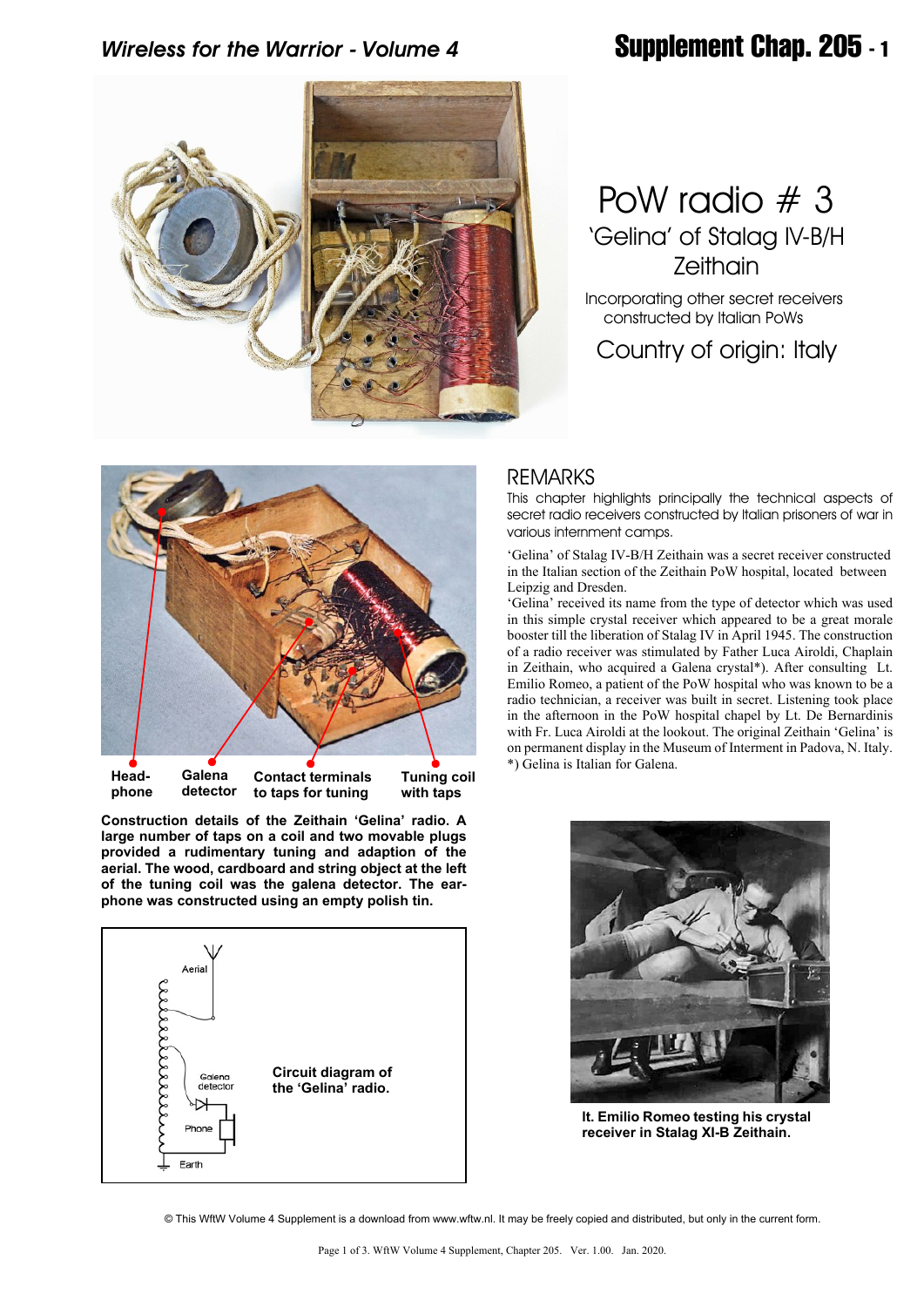## Secret radios built by Italian PoWs in other Internment camps.



#### 'Mimma' of Stalag XI-B Fallingbostel

After transfer to Stalag XI-B at Fallingbostel of almost the whole Caterina group in the early months of February 1945, a two valve receiver was constructed, named 'Mimma', which covered shortwave and allowed much better reception. At that time a real headphone, variable capacitor and an accumulator

**This appears the only remaining illustration of the secret two valve 'Mimma' radio constructed at Stalag XI-B Fallingbostel.**

was acquired. Unfortunately 'Mimma' was not saved and only very little technical information had been recorded.

In spite of the many searches by the guards and Gestapo, 'Caterina' and 'Mimma' were never discovered.



gundy in Stalag VI-B, Versen. It was previously described in *Radio Bollettino Microson*, issue 5, 1947. The radio comprised a regenerative detector stage (EF11) and an AF amplifier (ABC1), covering medium and long wave. Shaped to fit inside a standard Italian mess tin (Gavetta) it consisted of an aluminium front plate and

the valves and other components. Both were held in position by three threaded studs which extended about 35mm to the bottom to prevent the capacitors and resistors from coming into contact with the metal of the bottom. One of these studs can be seen in the picture above at the left hand side of the ABC1 valve. The radio was powered by 220V AC mains; HT rectifier was a VY2 valve taken from a common German DKE 38 (Deutschen Kleinempfänger). Other parts, inductances and the variable capacitor C2 also came from this device. The AC mains power transformer was a rewound audio output transformer. One of the mains leads acted as aerial.

#### Secret radio in the American PoW camp PWE 337 in Coltano, Italy.



An extremely simple crystal receiver was constructed by an unknown Italian PoW in the American PWE 337 camp in Coltano near Pisa. Its construction was based on a triple plug mains socket, a plug-in crystal detector, high impedance headphones and a condenser of 2000pf. Though not very selective and sensitive, it was recorded to be able to pick-up strong nearby broadcast radio stations.



© This WftW Volume 4 Supplement is a download from www.wftw.nl. It may be freely copied and distributed, but only in the current form.